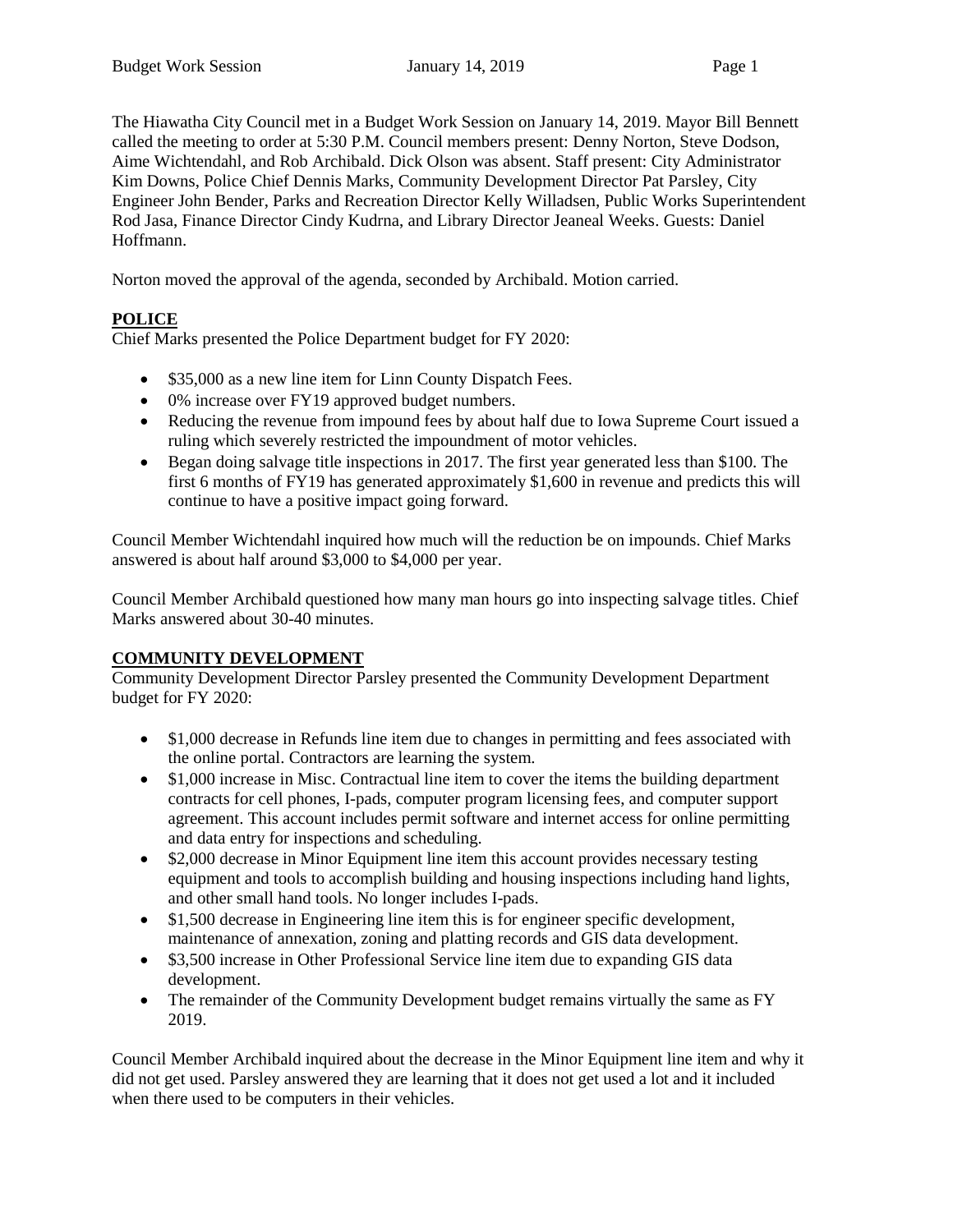Council Member Dodson asked if they think building permits should go up. Parsley said they are finding that they are staying pretty steady at 30 million in valuation.

#### **LIBRARY**

Library Director Weeks presented the Public Library budget for FY 2020:

• 0% increase in budget from FY 2019. Specific line items were adjusted to maintain the budget and will anticipate an increase for FY 2021 due to building expansion.

Weeks noted library fines decreased by \$1,000 and would like to be fine free in the future.

Mayor Bennett inquired if research has been done to getting rid of fines. Weeks stated there are a lot of questions to be answered before they get rid of fees.

Council Member Archibald inquired about the \$5,203 increase in Library Materials line item. Weeks answered they were forced to look at what other libraries have added.

## **PARKS AND RECREATION**

Parks and Recreation Director Willadsen presented the Parks and Recreation and Community Center budget for FY 2020:

- Community Center Rentals brought in \$28,315.21, you should see this number increase in FY20 since there will be a full year of rentals under the increased prices from FY18.
- Park pavilion rentals totaled \$14,896.69.
- Received \$7,728 in Recreation donations over the past year.
- Added a line item for dog park expenses dividing the \$100,260 between FY19 and FY20.
- 0% increase in Recreation and Community Center budget.

Willadsen said the Parks and Recreation Department generates a lot of revenue in the spring and summer.

Willadsen added there are so many pavilion rentals and the community center rentals are non-stop.

Council Member Archibald asked if the rental rates are comparable to Cedar Rapids. Willadsen said they are comparable but sometimes are hard to compare because of the size of pavilions and amenities offered.

Council Member Dodson inquired if the trees in the dog park are being cut down for free because they get the wood for free. Willadsen said they people cutting down the trees is just an organization trying to find practice with cutting trees down.

## **ROAD USE, STORM WATER, SEWER**

Public Works Superintendent Jasa presented the Road Use and Sanitary Sewer and Storm Water budget for FY 2020:

#### *Road Use Budget –*

- No major changes in the Road Use budget for FY 2020.
- Plan to overlay  $12<sup>th</sup>$  Avenue,  $13<sup>th</sup>$  Avenue,  $8<sup>th</sup>$  Avenue, Tucker Street, and/or Marion Street in the summer.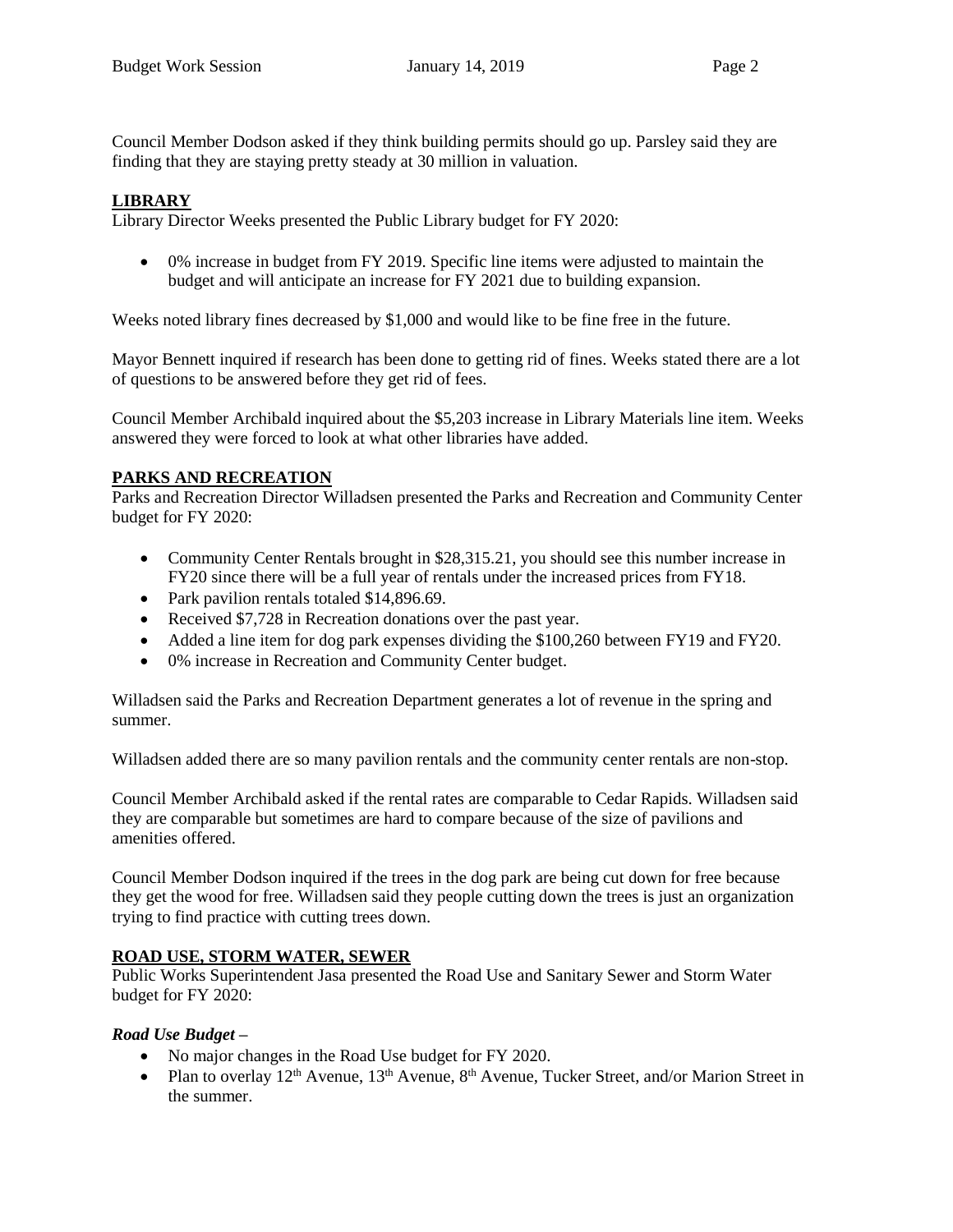- Look into completing the City-wide fiber ring.
- Plan to replace ditch mowing tractor and mower.

## **Sewer Budget –**

- Sewer budget is in good shape.
- With the added funds from recent rate increase we are able to fund the sewer televising and repair strictly from the sewer fund. The Ushers Ferry and 6<sup>th</sup> Avenue sewer basins scheduled to be televised this spring and fall.
- Continue to make payments to Cedar Rapids for the Dry Creek/Indian Creek rehabilitation project.

## **Storm Water Budget –**

• No changes from FY 2019.

## **ADMINISTRATION (MAYOR, COUNCIL, CITY ADMINISTRATOR, CLERK/FINANCE, CITY HALL AND ENGINEERING)**

City Administrator Downs presented the Mayor and Council, Building, Grounds and Maintenance, Clerk and Finance, City Hall, Elections, Legal Services, and Technology Reserves Budgets for FY 2020:

## *City Council Budget -*

• \$4,300 decrease due to every third year strategic plan development and the League of Cities conference attendance.

## *Building, Grounds and Maintenance Budget -*

• No significant increases.

# *Clerk/Finance Budget –*

• \$3,800 decrease due to inability to attend the International Municipal Clerk Conference in this fiscal year.

## *City Administrator –*

• \$100 decrease.

# *City Hall Budget -*

• 5% increase due to newsletter cost and miscellaneous contractual cost. Miscellaneous contractual expenses continue to increase in small increments each year. Consists of necessary renewal fees with our financial software program, Radix document scanning and storage of permanent records.

## *Elections Budget -*

• 33% increase for FY20 due to election fee increases set by State legislation.

# *Legal Services Budget -*

• 0% increase from budget FY19.

# *Technology Reserves Budget -*

• 0% increase from budget FY19.

## *Engineering Budget -*